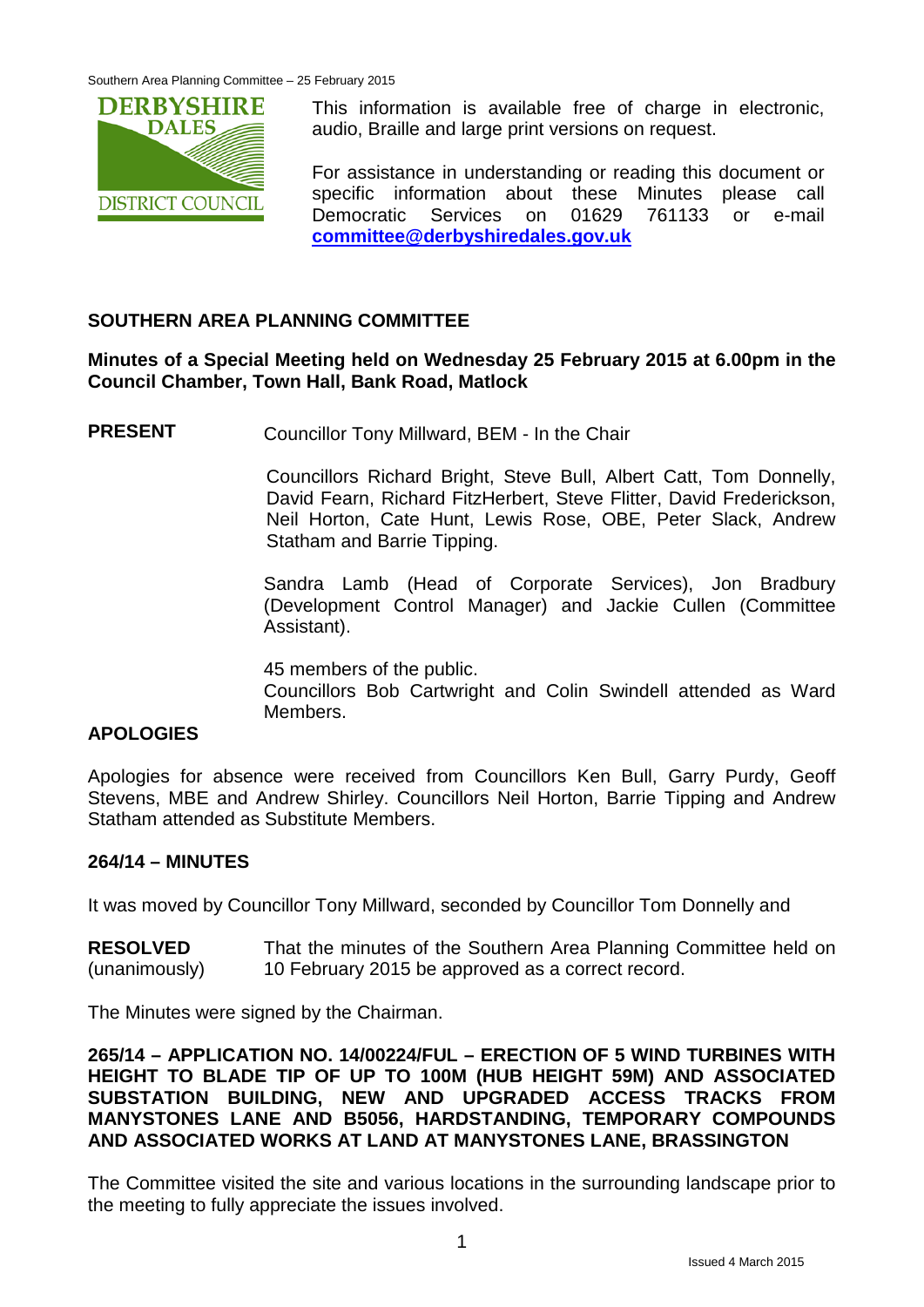Southern Area Planning Committee – 25 February 2015

Councillor Neil Horton arrived at 6.05 pm during this item.

In accordance with the procedure for public participation, the following members of the public spoke:

Andy Tickle, on behalf of Friends of the Peak District, spoke against the application Barbara Allsop, local resident, spoke against the application Mat Adlam-Stiles, local resident, spoke against the application Niki Adlam-Stiles, local resident, spoke against the application Simon Croxford, local resident, spoke against the application Robert Wragg, resident of Ible Parish, spoke against the application John Scott, representing Peak District National Park Authority, spoke against the application Dr Peter Owens, local resident, spoke against the application

Fred Knight, local resident (Parwich), spoke mainly in favour of the application Simon Wildash, local resident, spoke in favour of the application Nick Bristow, local resident, spoke in favour of the application Pat Horrocks, on behalf of Brassington Parish Council, spoke in favour of the application Paul Moran, on behalf of Wirksworth Scouts, spoke in favour of the application Steven Radford, Applicant, spoke in favour of the application

Councillor Bob Cartwright, Ward Member for Masson, spoke against the application Councillor Colin Swindell, Ward Member for Winster and South Darley, spoke against the application.

The Development Control Manager advised the Committee that two further representations had been received after publication of the agenda; one in favour of the application on the grounds of meeting renewable energy needs, and one against the application due to the scale of harm to a sensitive landscape that bounded the Peak District National Park.

It was moved by Councillor Peter Slack, seconded by Councillor Steve Flitter and

**RESOLVED** That planning permission is approved for the following reasons:

The benefits of renewable energy outweigh the disadvantages of the scheme in terms of its impact on landscape, the setting of the National Park, the setting of heritage assets and impact on the amenity of the residents of Ible. As such the proposal is considered to comply with guidance in the National Planning Policy Framework taken as a whole.

| Voting:     |                   |
|-------------|-------------------|
| For         | 4                 |
| Against     | 11                |
| Abstentions | $\mathbf{\Omega}$ |